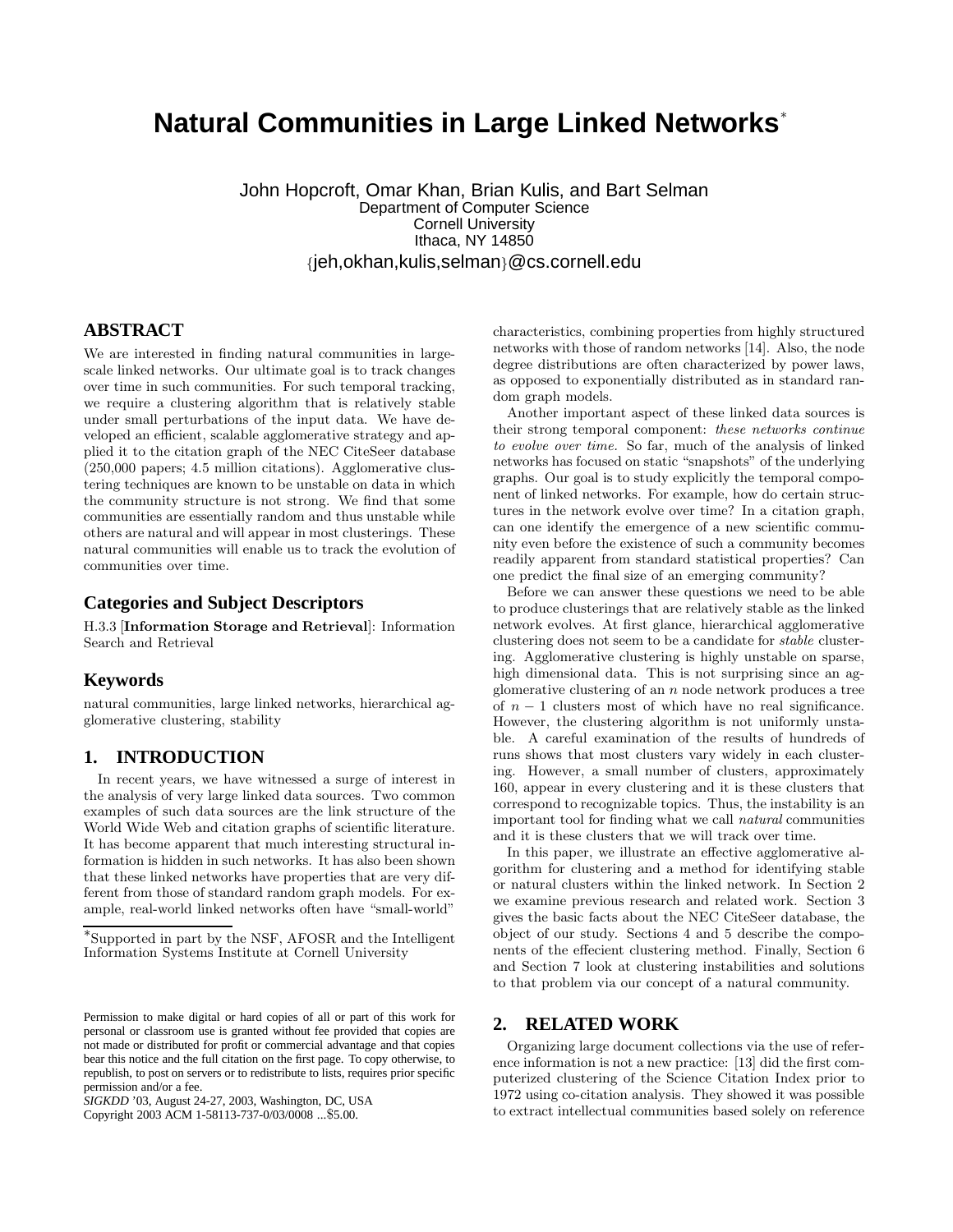information. More recently, the NEC CiteSeer group succeeded in identifying intellectual communities in the Cite-Seer database and on the web using new variants of cocitation analysis [11] and network flow methods [3]. This, and other research ([4]), has focused on mapping the current state of link networks like science citation graphs and the Web. The methods presented here are motivated by a desire to understand how these maps change over time. As such, our clustering methods must be relatively stable: the clustering must not change much under small perturbations of the input data.

In many applications, what matters most is not stability but finding an organization of items that, upon human inspection, is coherent. With respect to the CiteSeer document collection, this amounts to identifying key computer science topics like systems and databases using titles and abstracts. However, the importance of stability is gaining recognition. [9] analysed the stability of the two popular link-based ranking algorithms HITS and PageRank. They point out that intuitively we would not want the rankings for a given query to change much if the base data set, for example the World Wide Web, is altered slightly. They go on to develop algorithms that stabilize the HITS rankings.

While clustering is even more subjective than ranking, stability is still useful. In this paper we develop algorithms that cluster the CiteSeer data using only reference information and identify stable intellectual communities.

In [8], we show how these stable intellectual communities can be used to effectively track the temporal evolution of the community structure in the CiteSeer graph. In particular, we show that by comparing the community structure at different points in time, one can can identify emerging new communities, growing communities, ones that remain stable, and, finally, communities that decrease in importance over time.

## **3. DATA SET**

We used an October 2001 snapshot of the NEC CiteSeer database [5]. At that time, the CiteSeer database contained the full text and bibliographies of approximately 250,000 papers, most published since 1990. These are mostly related to computer science, with a small collection covering other topics like physics, mathematics, and economics. In addition, the database contains title and author information on another 1.6 million earlier papers that are referenced by the 250,000 set but whose full text is not contained in the database.

We analyze the citation graph induced by this data set: vertices correspond to all 1.85 million papers in the database; there is a directed edge from paper  $p$  to paper  $q$  if  $p$  references q. We call the set of the 250,000 papers whose full-text and bibliography are known the core of the citation graph. The papers in the core have citations to each other and to the 1.6 million non-core papers. We do not have the reference lists for the papers outside the core. So, their out-degree is 0 while their in-degree is at least 1. The out-degree (number of references) for a typical node ranges from 5 to up to 25. The median number of references for the core papers is 14. Interestingly, the majority of core papers are uncited  $(in-degree = 0)$ . Note that self-citations are excluded.

The CiteSeer data has a number of inaccuracies, due to the fact that the information is obtained in a fully automatic manner using web spiders and scripts to find citation information and reference data. There is interesting work trying to improve the classification of information of CiteSeer-style systems [1, 10]. In this project we do not explicitly remove the "noise" in the CiteSeer graph because our goal is to develop methods and tools that are relatively robust under reasonable noise models.

## **4. MEASURING DISTANCE**

#### **4.1 Reference-based Measures**

Two standard bibliometric measures of similarity between two papers  $p$  and  $q$  are bibliographic coupling [7] and cocitation analysis [12]. The bibliographic coupling of papers  $p$  and  $q$  is the number of references they share in common. The co-citation count of  $p$  and  $q$  is the number of papers that reference both  $p$  and  $q$  together. Co-citation counts more richly describe paper relationships as time passes and people reference (or ignore) a given paper. On the other hand, bibliographic coupling can immediately measure similarities since references come with the paper. However, references cannot change: if a relevant and seminal paper appears in 2004 on this topic then our relationship via bibliographic coupling will be indirect at best; with co-citation, the relationship could emerge very clearly. In addition, there is no regulatory apparatus governing who authors' cite and so citation practices differ from author to author. However, collectively we tend to cite the important papers, which then supports the use of co-citation analysis.

However, given that temporal tracking of emerging communities is the ultimate goal, the slowness of co-citation buildup is more problematic than the noisiness and static nature of bibliographic coupling.

Furthermore, bibliographic coupling is by no means bad. One can identify intellectual communities from it. When an author writes a paper on a certain topic, they will cite certain papers that characterize the field. In addition, there will be other general references and unique references specific to their contribution. But each topic will have some set of references that a reasonable author would draw from.

Our research focuses on the next logical question: how do new topics, those with unestabilished references, form? We conjecture that the reference structure of these new papers will change to reflect these shifts, and these changes will not be reflected immediately in co-citaton data. Thus, while cocitation measures are quite useful for mapping knowleedge domains, we conjecture that they are too slow for tracking purposes.

#### **4.2 Distance Measure**

For the agglomerative clustering, we define the distance between two papers  $p$  and  $q$  as the number of references in paper  $p$  times the number of references in paper  $q$ , divided by the number of papers in the intersection of the two papers' reference sets. In this case, the distance between two papers is infinite if the papers do not share a reference in common.<sup>1</sup> For clusters with more than one paper, we use a centroidbased measure to determine distance. It should be stressed that our clusters are dependent on the reference structure of our dataset.

<sup>1</sup>Of course, once clusters of papers start forming, the implicit relationship between papers that share references via a chain of citations is captured and the distance between clusters is no longer infinite.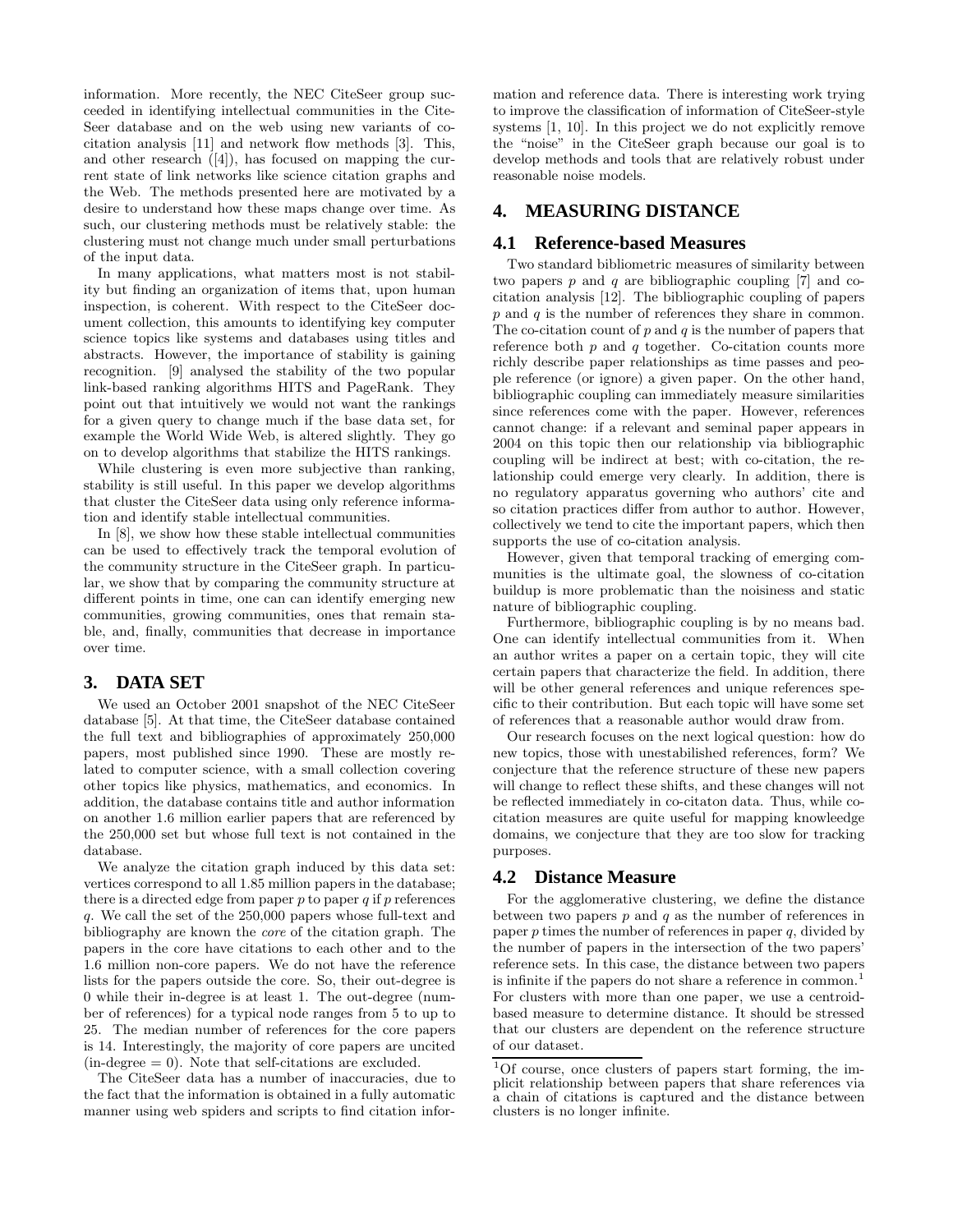For the k-means algorithm, we use the standard Euclidean distance  $(l_2 \text{ norm})$  to determine to which of the k clusters each paper is closest. Each paper is represented as a 0-1 vector whose length is equal to the total number of papers. For a paper p, the vector for p has a 1 in element q if paper  $p$ references paper  $q$ , and  $0$  otherwise. For clusters, the vector is the sum of the vectors of the papers in the cluster. Then, we normalize all the vectors and for every paper we wish to cluster, we compute the Euclidean distance to each of the k clusters.

Euclidean distance is the standard function used for the kmeans algorithm. It is a metric, and as a result the k-means cost function decreases after every iteration. We do not use the Euclidean distance for the agglomerative clustering: several experiments have shown that using this function (as well as other distance functions we have tried) results in a "skinny" hierarchical clustering tree. In this tree, one cluster tends to dominate early in the running of the algorithm, and then proceeds to grab all the smaller clusters. Our distance function is the only one that we have used that produces a balanced hierarchical clustering tree, which allows us to find smaller communities of topics contained within a single cluster in the tree. In addition, the clusters obtained from running the agglomerative clustering algorithm with our distance function appeared quite coherent – relative to other distance measures – when analyzed with a word frequency count on the titles of the papers in the clusters. The measure is also a simple, intuitive notion of distance.

#### **5. CLUSTERING**

#### **5.1 Background**

We considered two standard clustering techniques: hierarchical agglomerative clustering and k-means clustering (see [6] for a good overview).

Hierarchical agglomerative clustering starts with each paper in a cluster by itself. At each stage the two "closest" clusters are merged. The process is repeated until all papers are in a single cluster.

In the k-means algorithm, we begin by randomly placing the  $n$  papers into  $k$  clusters. We compute the normalized center of gravity of these clusters, then place each paper into its nearest cluster, using the Euclidean distance. We iterate this process, and at each iteration we compute the cost function as the sum of distances of every paper to its cluster's center of gravity. We continue the process until the decrease in cost is smaller than a parameter  $\delta$ .

The agglomerative algorithm has the disadvantage that it is slow. We discuss our efficient implementation in the next section. However, the algorithm returns a large number of clusters and captures the notion of a hierarchy of communities. Verification techniques based on word frequency and journal and conference proceeding coverage indicate that the clusters obtained by the agglomerative method are more relevant than those from the k-means algorithm.

K-means is known to be especially prone to getting stuck in local minima near the initial conditions, which suggests that the algorithm would perform poorly at discovering stable communities. Another difficulty with k-means is that, given  $n$  total nodes in the graph, the algorithm tends to find k communities, all of size approximately  $n/k$ . We also found that k-means tends to cluster around highly referenced papers and books. Thus, clusters with important papers and books tend to grab any paper that reference them. This is especially problematic for texts on very general topics since it does not make sense to cluster around them. On the other hand, the k-means algorithm runs very quickly, and is one of the most widely used clustering algorithms.

#### **5.2 Efficient Agglomerative clustering**

In choosing to use an agglomerative approach over kmeans, the first daunting problem is dealing with slow run times. A naive implementation of an agglomerative clustering stategy would at each step calculate all  $n^2$  pair-wise distances for an overall running time of  $n^3$ , where *n* is the number of nodes in the dataset. However, the nature of our data and the distance measure allows us to speed up this process significantly.

There are two points at which the algorithm can be sped up. First, one can determine the nearest neighbor for each paper without examining all other papers; second, one does not need to recalculate the nearest neighbor for all papers after a merge, but only those whose nearest neighbor may have been affected by the merge.

For each paper, p, the nearest neighbor is computed as follows. Let  $d_{out}$  and  $d_{in}$  be the number of references and number of citations for an average paper, respectively. The set of references  $R_p$  is computed. Using a graph with all edges reversed, the set of papers S that reference one or more papers in  $R_p$  is determined. Typically the set S associated with a cluster consisting of a single paper is of size  $d_{out}d_{in}$ (a few hundred). All papers outside  $S$  have infinite distance to paper  $p$  and are ignored in finding the nearest neighbor of p. The initial distance calculation is approximately of order  $d_{out}d_{in}n$ , where *n* is the number nodes in the core. Since the average degrees are very small, this is significantly better than computing all  $n^2$  distances. Once the nearest neighbor for each vertex is determined, the pair of closest clusters are merged into a single cluster.

Once a merge occurs, the nearest neighbor information needs to be updated. Suppose communities A and B merged and consider a third community  $C$ . For  $C$ , only three distances change:  $dist(A \cup B, C)$  must be computed;  $dist(A, C)$ and  $dist(B, C)$  are invalid. Using the same process outlined above, we first compute the closest neighbor to the merged community  $A\cup B$ . Call the distance from  $A\cup B$  to its closest neighbor  $d_m$ . The nearest neighbor of C changes only if that neighbor was A or B or the new neighbor is  $A\cup B$ . Thus, the distance to the nearest neighbor of  $C$  is recomputed if the previous nearest neighbor was A or B or the distance to the previous nearest neighbor of C was greater than  $d_m$ . Note that if the distance of  $C$  to its nearest neighbor is already less than or equal to  $d_m$ , it will keep its current nearest neighbor. The above observations lead to an efficient agglomerative clustering algorithm. In our implementation, we are able to obtain a full agglomerative clustering of the CiteSeer data in under 3 hours.

### **6. INSTABILITIES**

Agglomerative clustering methods are known to be sensitive to changes in the input data. In this section, we show that the level of instability of agglomerative clustering of our network data is in fact quite dramatic. Later we will exploit such instabilities to identify so-called natural communities, which are clusters that remain relatively stable under perturbations of the input.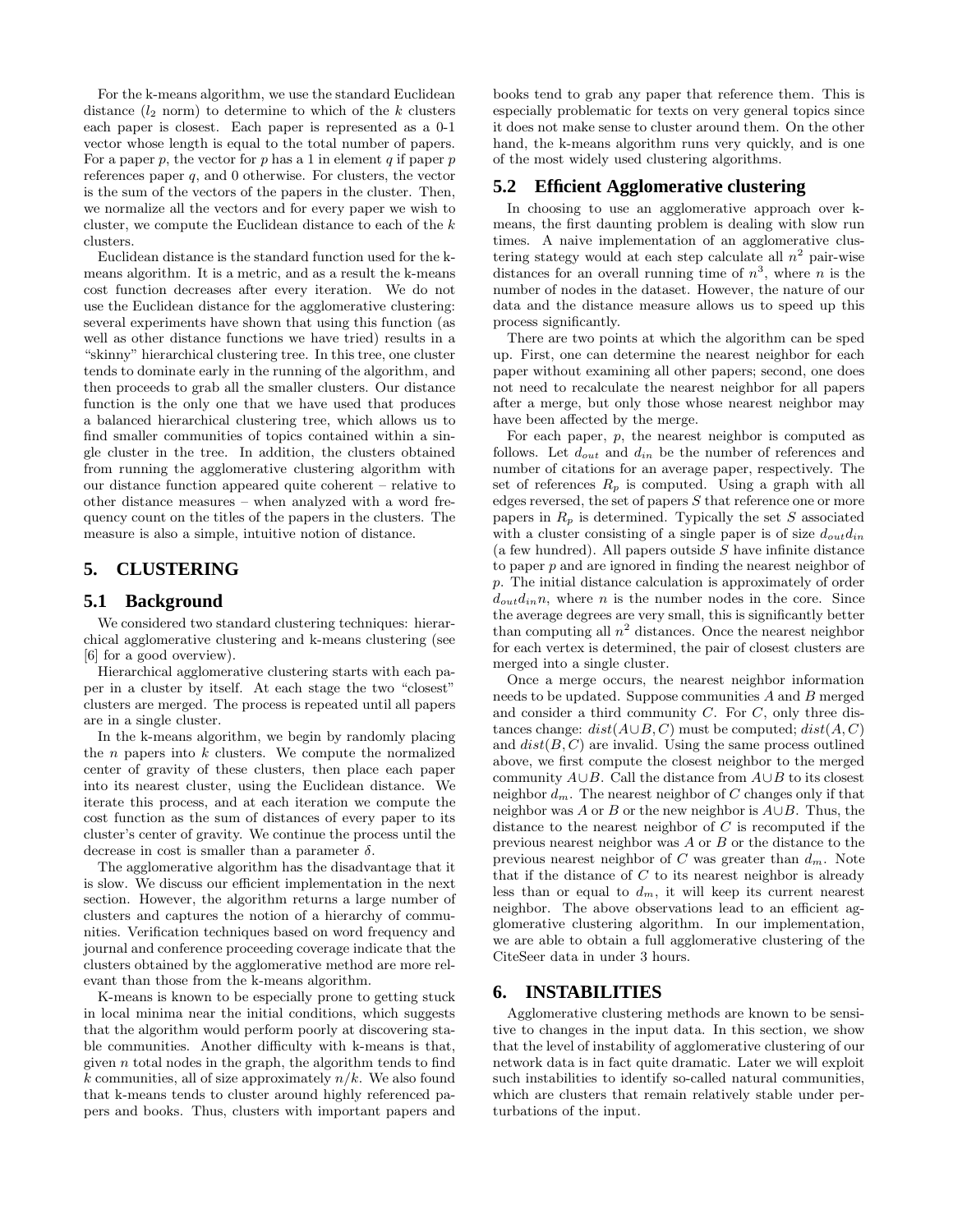| Size Range    | $\#$ clust. | # full         | $\operatorname{match}$ | std.    |
|---------------|-------------|----------------|------------------------|---------|
| $2 - 2$       | 9858        | 9858           | 100.0                  | 0.0     |
| $3-3$         | 10025       | 10025          | 100.0                  | 0.0     |
| $4 - 4$       | 9936        | 9935           | 100.0                  | 0.5     |
| $5 - 5$       | 10042       | 10041          | 100.0                  | 0.2     |
| $6 - 12$      | 38459       | 38453          | 100.0                  | $0.5\,$ |
| 13-24         | 14701       | 14685          | 99.9                   | 1.1     |
| 25-48         | 7573        | 7560           | 99.9                   | $1.2\,$ |
| 49-99         | 4015        | 3993           | 99.8                   | 2.7     |
| 100-200       | 1930        | 1892           | 99.3                   | 5.9     |
| 201-400       | 995         | 956            | 99.0                   | 5.7     |
| 401-800       | 466         | 423            | 97.5                   | 9.2     |
| 801-1600      | 260         | 222            | 96.5                   | 11.2    |
| 1601-3200     | 142         | 94             | 92.2                   | 14.8    |
| 3201-6400     | 76          | 34             | 89.4                   | 15.9    |
| 6401-12800    | 40          | 8              | 78.5                   | 16.0    |
| 12801-25600   | 16          | $\overline{0}$ | 74.0                   | 13.5    |
| 25601-51200   | 9           | 0              | 74.0                   | 18.4    |
| 51201-102400  | 5           | 0              | 59.8                   | 14.7    |
| 102401-204800 | 1           | 0              | 61.8                   | 0.0     |

Table 1: Instabilities due to randomly removing a single paper out of 250,000. Note that the effect of the perturbation of the data becomes more pronounced for higher-level clusters, i.e., the perturbation is amplified when moving up the clustering tree.

We first considered the effect on our agglomerative clustering by removing a single, randomly selected paper. We selected [2]; the paper has 33 references and is cited by 2 papers. In order to minimize the impact on the graph, we only removed the out-going edges of this node (i.e. the references in the paper). We kept the two incoming references from the papers that cite this paper. So, in effect, we moved the paper from the core set of 250,000 papers to the set of 1.6 million papers outside the core. This is as if the paper had not been found on-line by the CiteSeer crawler. After removing the paper, we ran another agglomerative clustering and found for each cluster in the new tree the best matching cluster in the original tree. The match value associated with 2 clusters  $C$  and  $C'$  is determined using the overlap of papers between  $C$  and  $C'$ . The best match fraction for a community C in tree T to tree  $T'$  is defined as

$$
bestmatch(C, T') = \max_{C' \in T'} \left\{ \min \left( \frac{|C \cap C'|}{|C|}, \frac{|C \cap C'|}{|C'|} \right) \right\}
$$

In finding the best match of community  $C$  in tree  $T$  we compare  $\overline{C}$  to every community  $C'$  in  $T$ . Some communities in  $T$ , say the root community, entirely contain  $C$ . However, these are not necessarily the best match for C since C contains only a small fraction of their papers. Thus we look for a community  $C'$  that contains a large fraction of  $C$  but also one in which  $C$  contains a large fraction of  $C'$ . Thus the best match of C will usually be roughly the same size as C. This is accomplished by the min condition in the equation.

Table 1 gives our results. The column labelled "# clust" gives the number of clusters; " $#$  full" gives the number of clusters such that  $bestmatch(C, T') = 1$ ; "match" gives the average bestmatch value as a percentage; "std" is the standard deviation of the average value.

As one might expect, the smaller clusters (up to size around 100) are hardly affected by this change in data. This is because only the distances between papers that share references with the removed paper are affected. In fact, none of the size 2 or size 3 clusters are changed at the bottom of our tree (compare  $\#$  clust. with  $\#$  full). Similarly, only a very small fraction of clusters up to size 100 are changed. However, we see that the effect is amplified moving up the tree. Clusters of size 6,000 and up are changed 20% or more. We also calculated the change in the vector representing the centroid of these clusters and found an average change of around 30 degrees. Figure 1 illustrates our clustering tree and indicates how the centroid of the higher level clusters tilt due to the removal of one paper at the bottom.



Figure 1: Instability due to removal a single paper from core set.

Apparently, the removal of the references from a single paper out of  $250,000$  leads to significant change ( $> 20\%$  in the larger clusters). It is surprising to find such a large effect. Note that the change at the bottom of the tree is less than 0.001%. Perhaps beyond a certain size all communities are close together and merges become arbitrary.

In the next section, we show how such instabilities actually help us find true structure in the underlying network.

## **7. NATURAL COMMUNITIES**

 munities that remain unchanged under small perturbations. The instability data suggests a method for discovering stable or natural communities in the CiteSeer citation graph. Based on the previous section, we know that there are com-Since we ultimately want to track the evolution of the Cite-Seer graph  $G$ , we can view timewise changes to  $G$  as perturbations of the dataset. Thus, before moving to changes related to time, we randomly perturb  $G$  many times to discover stable communities across the multiple clusterings.

#### **7.1 Definition**

We fix a perturbation value of 5%. Then we produce a set of subgraphs

$$
\{G_1, G_2, \ldots, G_n\}
$$

of G where each  $G_i$  is the subgraph of G induced by a random subset of 95% of the core vertices of G (What if the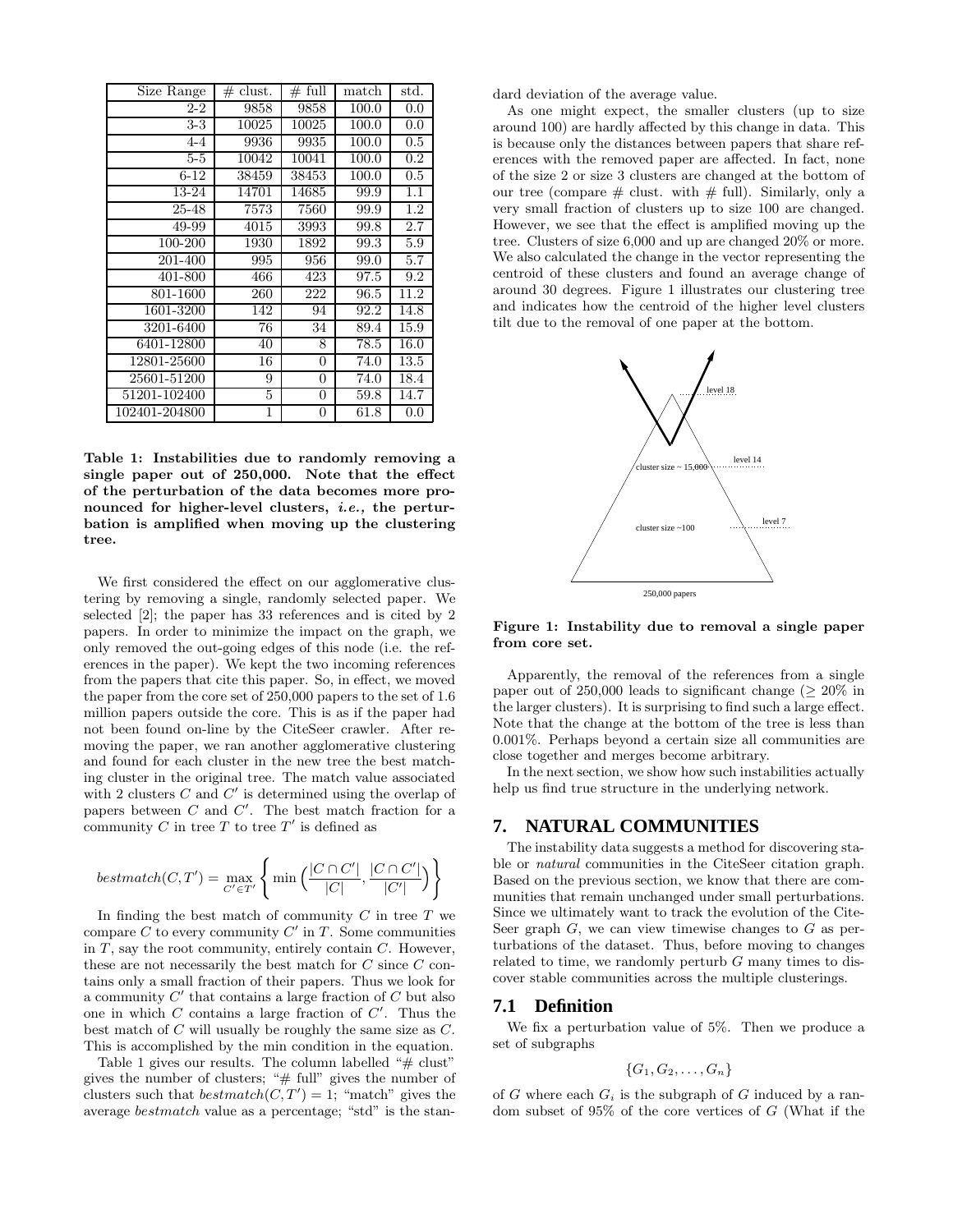

Figure 2: Tree of natural communities. Numbers inside ovals indicate natural community size.

CiteSeer crawler missed 5% of the papers?). Our clustering algorithm then produces a set of trees

$$
\mathbb{T} = \{T_1, T_2, \ldots, T_n\}
$$

We choose a root tree  $T^* \in \mathbb{T}$  and compare  $T^*$  to all trees in  $\mathbb{T} - \{T^*\}$ . Let  $N \subseteq T^*$  be the desired set of natural communities. We call  $C \in N$  natural if in a fraction f of the trees the best match of  $C$  has a value greater than some threshold p. Notice that there are two parameters to be set:  $f$ , the ratio of trees out of n, and p, the threshold for the best match. More formally,  $C \in N$  is natural if

 $\exists A \subseteq \mathbb{T}$  such that  $\forall T_i \in A$ : (a) bestmatch(C,T<sub>i</sub>)  $\geq p, 0 \leq p \leq 1$ (b)  $|A| > fn, 0 \leq f \leq 1$ 

#### **7.2 Results**

The choices of parameters  $p$  and  $f$  are somewhat arbitrary because the notion of "naturalness" of a community depends on your application. If you want to find very strong communities, you would set both parameters near 1. To select reasonable values for these parameters, we consider the average best match for an arbitrary community as a lower bound. Based on Table 2 we see that average matches are in the high 40% to low 50% range. However, we note that communities of size larger than 1000 do not really get beyond  $60\%$  for a best match. So we choose  $p = 70\%$  as our cutoff for natural communities of size less than 1000 and  $p = 60\%$ for larger communities. Furthermore, a natural community should appear in more than half of all the trees and so we set  $f = 0.6$ . When we filter out just the natural communities from  $n = 100$  runs, we get the data in Table 3.

The column "nat" gives the number of natural communities; "match" gives the average best match across all 100 trees; "unnat" gives the number of other clusters. For most

| Size Range    | clust.<br># | match | std. |
|---------------|-------------|-------|------|
| 100-200       | 1848        | 45.9  | 17.2 |
| 201-400       | 917         | 48.4  | 14.7 |
| 401-800       | 482         | 49.1  | 13.1 |
| 801-1600      | 255         | 49.0  | 12.5 |
| 1601-3200     | 119         | 49.0  | 12.8 |
| 3201-6400     | 82          | 56.0  | 12.1 |
| 6401-12800    | 29          | 52.0  | 12.7 |
| 12801-25600   | 21          | 49.4  | 10.5 |
| 25601-51200   | 10          | 49.7  | 8.4  |
| 51201-102400  | 5           | 56.8  | 14.8 |
| 102401-204800 | 1           | 75.7  | 0.0  |

Table 2: Matching of two perturbed trees, with 5% of core nodes of G removed.

| Size Range    | $_{\rm nat}$   | $\mathop{\rm match}$ | std.     | unnat | match        | std.     |
|---------------|----------------|----------------------|----------|-------|--------------|----------|
| 100-200       | 55             | 75.4                 | 9        | 1835  | 44.2         | 17       |
| 201-400       | 32             | 74.7                 | 7        | 898   | 47.8         | 14       |
| 401-800       | 11             | 73.2                 | 6        | 467   | 47.9         | 13       |
| 801-1600      | 17             | 63.8                 | 6        | 217   | 46.8         | 13       |
| 1601-3200     | 14             | 65.1                 | 6        | 105   | 47.0         | 11       |
| 3201-6400     | 13             | 69.4                 | 7        | 55    | 48.6         | 11       |
| 6401-12800    | 9              | 67.8                 | 6        | 27    | 49.9         | 11       |
| 12801-25600   | $\overline{2}$ | 68.3                 | 7        | 19    | 51.6         | 11       |
| 25601-51200   | 1              | 67.5                 | $\Omega$ | 6     | 48.0         | 8        |
| 51201-102400  | 1              | 66.5                 | 0        | 3     | 55.6         | 6        |
| 102401-204800 |                | 68.6                 | 0        | 0     | $\mathbf{0}$ | $\Omega$ |

Table 3: Average community matchings over 100 trees for natural and unnatural communities.